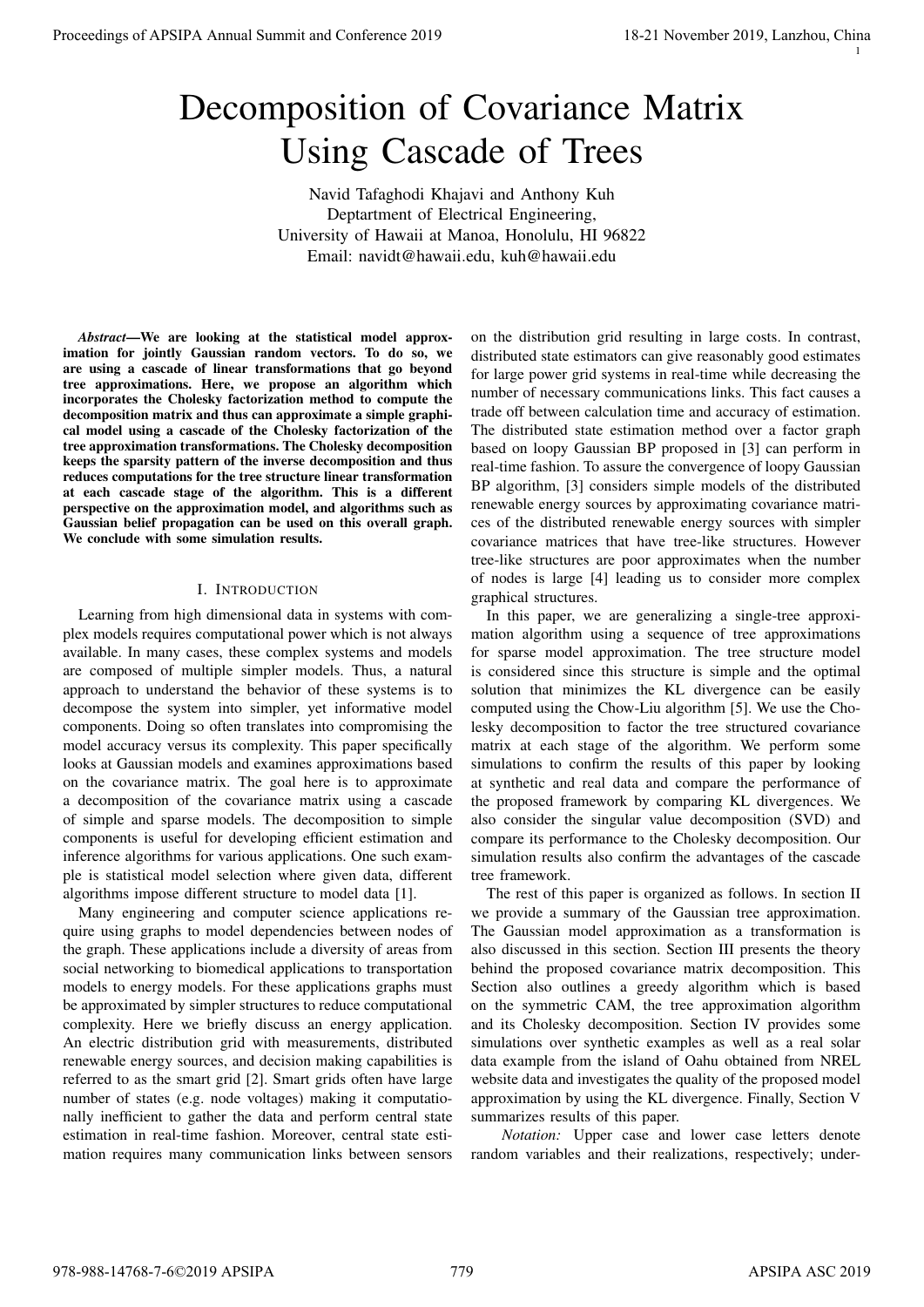lined letters stand for vectors; boldface upper case letters denote matrices;  $(\cdot)^T$ , tr{ $\cdot$ } and  $|\cdot|$  stand for transpose, trace and determinant of a matrix. In the rest of this paper, with shorthand notion, when we use the KL divergence between covariance matrices it means the KL divergence between their associated multivariate, zero-mean Gaussian distributions.

#### II. GAUSSIAN TREE APPROXIMATION

In this section, we first review the tree approximation algorithm for Gaussian distributions. Then we explain the framework for the covariance transformation decomposition for any given model such as the tree model. The tree structure is a simple graphical model and can be computed efficiently. The loop-free structure of the tree structure also facilitates the implementation of distributed algorithms such as Gaussian BP. Later in the next section, we use the cascade of tree transformation decompositions to perform model approximation for graphical models.

## *A. Tree approximation for Gaussian distributions*

In the tree approximation, we want to approximate a multivariate distribution by the product of lower order component distributions [6]. Let  $\underline{X} \sim \mathcal{N}(\underline{0}, \Sigma)$  (i.e. jointly Gaussian with mean 0 and covariance matrix  $\Sigma$ ) where  $\underline{X} \in \mathbb{R}^n$  have the graph representation  $\mathcal{G} = (\mathcal{V}, \mathcal{E})$  where sets V and E are the set of all vertices and edges of the graph representing  $\underline{X}$ .<sup>1</sup> Let  $X_{\tau} \sim \mathcal{N}(0, \Sigma)$  have the graph representation  $\mathcal{G}_{\tau} = (\mathcal{V}, \mathcal{E}_{\tau})$ where  $\mathcal{E}_{\tau}$  is a set of edges that represents a tree structure. The joint probability density function can be represented by joint pdfs of pairs of variables and marginal PDFs in the following convenient form

$$
f_{\underline{X}_{\mathcal{T}}}(\underline{x}) = \prod_{(u,v)\in\mathcal{E}_{\mathcal{T}}} \frac{f_{\underline{X}^u,\underline{X}^v}(\underline{x}^u,\underline{x}^v)}{f_{\underline{X}^u}(\underline{x}^u)f_{\underline{X}^v}(\underline{x}^v)} \prod_{o\in\mathcal{V}} f_{\underline{X}^o}(\underline{x}^o). \tag{1}
$$

**Definition 1.** Let  $\mathcal{T}_{\Sigma}$  denote the set of all positive definite *covariance matrices with following properties:*

*1) These covariance matrices have tree structured Gaussian graphical models;*

*2) Picking any covariance matrix in this set,*  $\Sigma \in \mathcal{T}_{\Sigma}$ *, the Gaussian distributions*  $\mathcal{N}(\underline{0}, \widetilde{\Sigma})$  *and*  $\mathcal{N}(\underline{0}, \Sigma)$ *, i) have the same marginal distributions, i.e. diagonal coefficients of*  $\Sigma$  *and* Σ *are equal, and ii) have the same joint distribution of pairs of variables over the tree structured graph,*  $G_{\tau}$ *, i.e. covariances of*  $\Sigma$  *and*  $\Sigma$  *over the tree are equal.* 

In the above definition  $\mathcal{N}(\underline{0}, \widetilde{\Sigma})$  obeys the product rule given in (1). Also, note that, the cardinality of the set  $\mathcal{T}_{\Sigma}$  is finite [7] since the number of all possible tree structured graphs with  $n$ nodes is finite.

Definition 2. *The KL divergence between two multivariate continuous distributions*  $p_X(\underline{X})$  *and*  $q_X(\underline{X})$  *is defined as* 

$$
\mathcal{D}\left(p_{\underline{X}}(\underline{x})||q_{\underline{X}}(\underline{x})\right) = \int_{\mathcal{X}} p_{\underline{X}}(\underline{x}) \log \frac{p_{\underline{X}}(\underline{x})}{q_{\underline{X}}(\underline{x})} d\underline{x}
$$

<sup>1</sup>Here, we assume a Markov random field where edges in the graph represents conditional dependencies given all other variables.

### *where*  $X$  *is the range of vector*  $x$ *.*

Chow-Liu MST method [5], was initially proposed for approximating the joint distribution of discrete variables by product of lower order distributions similar to (1) which involves no more than the pair of variables. The proposed KL divergence is used to quantify the distance between any distribution and its tree structure approximation.

The Chow-Liu MST algorithm for Gaussian distributions, minimizes the following optimization problem in order to find the optimal tree structured covariance matrix,  $\Sigma_{\tau} \in \mathcal{T}_{\Sigma}$ 

$$
\Sigma_{\mathcal{T}} = \underset{\widetilde{\Sigma} \in \mathcal{T}_{\Sigma}}{\arg \min} \ \mathcal{D}\left(f_{\underline{X}}(\underline{x}|\Sigma) \middle| \middle| f_{\underline{X}_{\mathcal{T}}}(\underline{x}|\widetilde{\Sigma})\right). \tag{2}
$$

Here,  $\mathcal{D}^* \triangleq -\frac{1}{2} \log(|\Sigma \Sigma \overline{\Sigma}^{-1}|)$  is the minimum possible KL divergence in (2) which is the distance between the given distribution and its optimal tree approximation. It is shown in [5] that the optimal solution for this problem 2 can be found efficiently using greedy algorithms [8], [9]. Their algorithm can be easily generalized for approximating the optimal tree structure of the joint distribution of Gaussian variables using equation (1) by adding edges one at a time [10]. In other words, given the knowledge of  $\Sigma$ , the Chow-Liu algorithm can efficiently compute the optimal solution, i.e.  $\Sigma_{\mathcal{T}} =$  chowliu $(\Sigma)$ .

#### *B. Gaussian model approximation as a transformation*

Any zero-mean multivariate Gaussian distribution such as  $\mathcal{N}(0, \Sigma)$  where  $\Sigma$  is the covariance matrix, can be obtained through a linear transformation of the multivariate standard normal distribution,  $\mathcal{N}(\underline{0}, \mathbf{I})$ , where **I** is the identity matrix. Moreover, the decomposition matrix  $C$  is any square matrix that factors the covariance matrix  $\Sigma$  as  $\Sigma = \mathbf{CC}^T$ . In this scenario, the decomposition matrix C is also the transformation matrix. Let's assume that the desired model covariance matrix,  $\Sigma_{\mathcal{M}}$  and its decomposition matrix,  $C_{\mathcal{M}}$ , i.e.  $\Sigma_{\mathcal{M}} = C_{\mathcal{M}} C_{\mathcal{M}}^{T}$ , are given. Then, the model distribution  $\mathcal{N}(\mathbf{0}, \mathbf{\Sigma}_{\mathcal{M}})$  is the transformation of the multivariate standard normal distribution. However, to generate the Gaussian distribution with covariance matrix,  $\mathcal{N}(0, \Sigma)$ , using the model decomposition matrix,  $C_{\mathcal{M}}$ , the input distribution has to have a certain covariance matrix, ∆. This covariance matrix is called the symmetric correlation approximation matrix and is defined as  $\Delta = C_M^{-1} \Sigma C_M^{-T}$ . We will give a formal definition for the symmetric CAM in section III where we consider cascade of tree approximation decompositions for graphical model approximation. Proceeding of APSIPA Annual Summit and Conference 2019 18-21 November 2019 18-21 November 2019 18-21 November 2019 18-21 November 2019 18-21 November 2019 18-21 November 2019 18-21 November 2019 18-21 November 2019 18-21

#### III. CASCADE OF TREE DECOMPOSITIONS PRINCIPLE

In this section, we focus on the cascade of trees framework for model selection. We formulate the problem by considering the tree approximation as a transformation and we use multiple stages of these cascade trees to do model approximation.

Let  $\Sigma = \mathbf{C}\mathbf{C}^T$  and  $\Sigma_T = \mathbf{C}_T\mathbf{C}_T^T$  be the tree approximation of  $\Sigma$  where decomposition matrices, C and  $C_{\mathcal{T}}$  are square-roots of the covariance matrices,  $\Sigma$  and  $\Sigma_{\mathcal{T}}$ , respectively. Without loss of generality, in the rest of this paper, we look at the zero-mean Gaussian distributions with normalized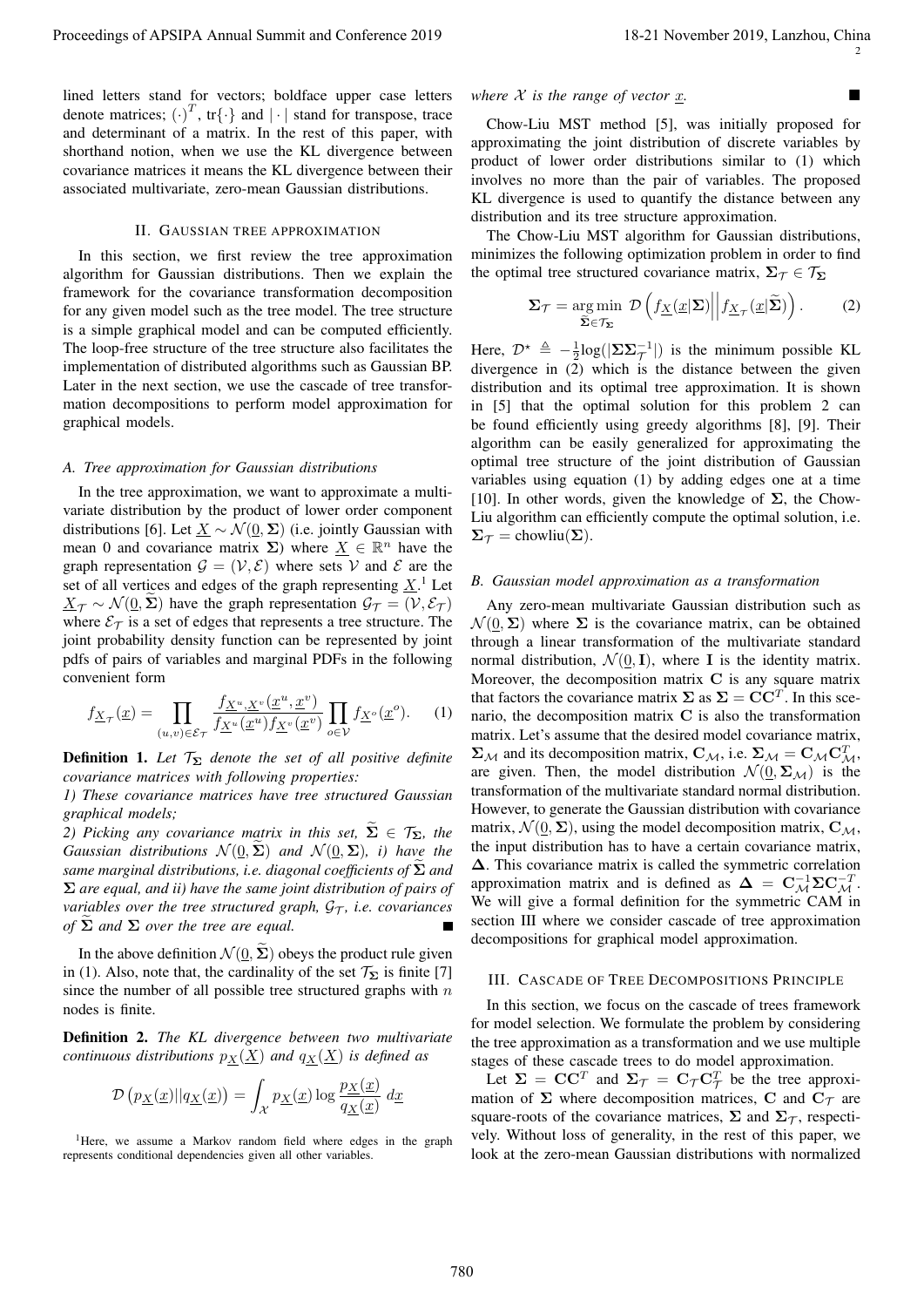covariance matrix  $\Sigma$ , i.e. covariance and correlation matrices are the same. Factoring covariances enable us to look at the problem as a transformation, as shown in figure 1.

Definition 3. *The symmetric correlation approximation matrix (CAM) for the tree approximation model is defined as*  $\Delta \triangleq$  $C_{\mathcal{T}}^{-1} \Sigma C_{\mathcal{T}}^{-T}$  where  $C_{\mathcal{T}}$  is a square-root of  $\Sigma_{\mathcal{T}}$ .

The symmetric CAM for each step of the cascade tree algorithm is also defined using the transformation matrix  $C_{\mathcal{T}_i}$ and the previous step symmetric CAM.

Definition 4. *The symmetric correlation approximation matrix for the* i*-th step of the cascade tree approximation is defined as*  $\Delta_i \triangleq \mathbf{C}_{\mathcal{T}_i}^{-1} \Delta_{i-1} \mathbf{C}_{\mathcal{T}_i}^{-T}$  where  $\Delta_0 \triangleq \mathbf{\Sigma}, \, \Sigma_{\mathcal{T}_i} = \text{chowliu}(\Delta_{i-1})$ and  $\Sigma_{\mathcal{T}_i} \triangleq \mathbf{C}_{\mathcal{T}_i} \mathbf{C}_{\mathcal{T}_i}^T$  where  $\mathbf{C}_{\mathcal{T}_i}$  is a square-root of the *i*-the  $\mathbf{step}$  covariance matrix,  $\mathbf{\Sigma}_{\mathcal{T}_i}$ .

The construction is done by finding a tree approximation and then using a linear transformation applied to  $\underline{X}$  to remove the tree approximation to get the residual vector  $Z_1$ . This procedure is then repeated i times to get the residual vector  $\underline{Z}_i$ . Let  $\underline{X}_{\mathcal{T}_i} \sim \mathcal{N}(\underline{0}, \Sigma_{\mathcal{T}_i})$  be the tree approximation distribution for the residual random vector  $\underline{Z}_{i-1} \sim \mathcal{N}(\underline{0}, \Delta_{i-1})^2$  where  $\Sigma_{\mathcal{T}_i}$  is the tree approximation covariance matrix for  $\Delta_{i-1}$ , i.e.  $\Sigma_{\mathcal{T}_i} = \text{chowliu}(\Delta_{i-1}).$ 

**Remark:** For all  $i \geq 1$ , tr{ $\Delta_i$ } = n. Trace of the CAM,  $\Delta_i$ is equal to *n*, since the covariance matrix  $\Sigma_{\mathcal{T}_i}$  at each iteration is obtained by the Chow-Liu algorithm and thus satisfies the covariance selection rules [11], i.e. tr $\{(\Delta_{i-1} - \Sigma_{\mathcal{T}_i})\Sigma_{\mathcal{T}_i}^{-1}\} = 0$ and thus  $tr\{\mathbf{\Delta}_{i-1}\mathbf{\Sigma}_{\mathcal{T}_i}^{-1}\}=n$ .

If we just use one tree,  $C_{\mathcal{T}_1}$  we have a tree approximation. For a cascade of  $l$  trees the approximation model is constructed using a backwards algorithm via the following cascade of linear tree approximations;  $(\mathbf{C}_{\mathcal{T}_1}\mathbf{C}_{\mathcal{T}_2}\dots\mathbf{C}_{\mathcal{T}_l})(\mathbf{C}_{\mathcal{T}_1}\mathbf{C}_{\mathcal{T}_2}\dots\mathbf{C}_{\mathcal{T}_l})^T = \mathbf{\Sigma}_{\mathcal{M}_l}$ . We also have following properties in lemma 1 and lemma 2.

**Lemma 1.** *Let*  $\underline{W}$  ∼  $\mathcal{N}(\underline{0}, \mathbf{I})$ *, then* (a)  $\mathcal{D}(f_{\underline{Z}_i}(\underline{z})|| f_{\underline{W}}(\underline{w})) = \mathcal{D}(f_{\underline{Z}_{i-1}}(\underline{z})|| f_{\underline{X}_{\mathcal{T}_i}}(\underline{x})),$ (b)  $\mathcal{D}(f_{\underline{Z}_{i-1}}(\underline{z})||f_{\underline{X}_{\mathcal{T}_i}}(\underline{x})) \leq \mathcal{D}(f_{\underline{Z}_{i-1}}(\underline{z})||\dot{f}_{\underline{W}}(\underline{w})),$ *where in (b) equality happens when*  $f_{\underline{Z}_{i-1}}(\underline{z}) = f_{\underline{W}}(\underline{w})$ , *i.e*  $\Delta_{i-1} = \mathbf{I}$ .

Lemma 1 states that the distribution of the  $i$ -th step residue random vector  $\underline{Z}_i$  converges to the normal Gaussian random vector  $W$ . Thus, in the cascade tree model approximation algorithm, we fix the number of cascade stages,  $l$ , and input the normal Gaussian random vector  $W$  to the cascade trees with  $l$  stages to do model approximation. The  $l$ -th step model covariance matrix approximation is

$$
\boldsymbol{\Sigma}_{\mathcal{M}_l} = \mathbf{C}_{\mathcal{M}_l} \, \mathbf{C}_{\mathcal{M}_l}^T
$$

where  $\mathbf{C}_{\mathcal{M}_l} = \mathbf{C}_{\mathcal{T}_1} \mathbf{C}_{\mathcal{T}_2} ... \mathbf{C}_{\mathcal{T}_i} ... \mathbf{C}_{\mathcal{T}_l}$  is the model transformation. Note that, this is a backward construction.

Lemma 2. *KL divergence upper bound.*

$$
\mathcal{D}(f_{\underline{X}}(\underline{x})||f_{\underline{X}_{\mathcal{M}_i}}(\underline{x})) \le \mathcal{D}(f_{\underline{X}}(\underline{x})||f_{\underline{X}_{\mathcal{M}_{i-1}}}(\underline{x}))
$$

 $^{2}\underline{Z}_{0} \sim \mathcal{N}(\underline{0}, \Sigma).$ 

*with equality only happens if*  $\Delta_{i-1} = I$ *. Proof.*

$$
\mathcal{D}(f_{\underline{X}}(\underline{x})||f_{\underline{X}_{\mathcal{M}_i}}(\underline{x})) \stackrel{(a)}{=} \mathcal{D}(f_{\underline{Z}_i}(\underline{z})||f_{\underline{W}}(\underline{w}))
$$
  
\n
$$
\stackrel{(b)}{=} \mathcal{D}(f_{\underline{Z}_{i-1}}(\underline{z})||f_{\underline{X}_{\mathcal{T}_i}}(\underline{x}))
$$
  
\n
$$
\stackrel{(c)}{\leq} \mathcal{D}(f_{\underline{Z}_{i-1}}(\underline{z})||f_{\underline{W}}(\underline{w}))
$$
  
\n
$$
\stackrel{(d)}{=} \mathcal{D}(f_{\underline{X}}(\underline{x})||f_{\underline{X}_{\mathcal{M}_{i-1}}}(\underline{x}))
$$

where (a) and (d) are because of the invariance of KL divergence between Gaussian distributions to the transformation; (b) and (c) follow from lemma 1. Equality in (c) holds if  $f_{\underline{Z}_{i-1}}(\underline{z}) = f_{\underline{W}}(\underline{w}).$ 

Theorem 3. The Cascade tree decomposition transformation. *As the number of cascade trees, i, increases, the KL divergence between the distribution of* X *and the model distribution monotonically decreases.*

In order to use the cascade tree transformation decomposition framework, we need to first, find the optimal Chow Liu tree, and then perform the Cholesky decomposition such that it preserves the tree graph structure. One can compute the symmetric CAM at each iteration of a greedy algorithm to efficiently find the optimal tree structure covariance matrix.

#### IV. SIMULATION RESULTS AND DISCUSSION

In this Example, the covariance matrix is calculated based on datasets presented in [12]. The Oahu solar measurement grid dataset is obtained from the National Renewable Energy Laboratory (NREL) website [13]. This dataset consists of 19 sensors (17 horizontal sensors and two tilted sensors). For this dataset we normalized using standard normalization method and the zenith angle normalization method  $[12]^3$ . From the data obtained from these 19 solar sensors at the island of Oahu, we computed the spatial covariance matrix during the summer season at 12:00 PM averaged over a window of 5 minutes.

Figure 1 plots the gray scaled, sparsity pattern for the inverse of the Oahu solar measurement grid covariance matrix and various approximations of it. The top left plot shows the inverse of the original normalized covariance matrix while the bottom left plot indicates the first stage of the cascade tree approximation or the optimal Chow-Liu approximated model. The top middle plot shows the inverse of the second approximated model while the plot on the bottom middle indicates the inverse of the second stage tree approximation. The plot on the top right indicates the sparsity pattern of the inverse of third approximated model, while the bottom right plot shows the third stage tree approximation. Proceeding of APSIPA Annual Summit and Conference 2019<br>
society and conference 2019 18-21 November 2019 18-21 November 2019 18-21 November 2019 18-21<br>
and Conference 2019 18-21 November 2019 18-21 November 2019 18-21 Nove

Figure 2 plots the log-scaled KL divergence between the distribution of the random vector  $X$  and the distribution of the model distribution after the  $i$ -th step of the cascade trees approximation with respect to the number of cascade trees transformation that are used in the approximation,  $i$ . This

<sup>&</sup>lt;sup>3</sup>See [12] for more detailed description of dataset and other details about the normalization methods for the solar irradiation covariance matrix.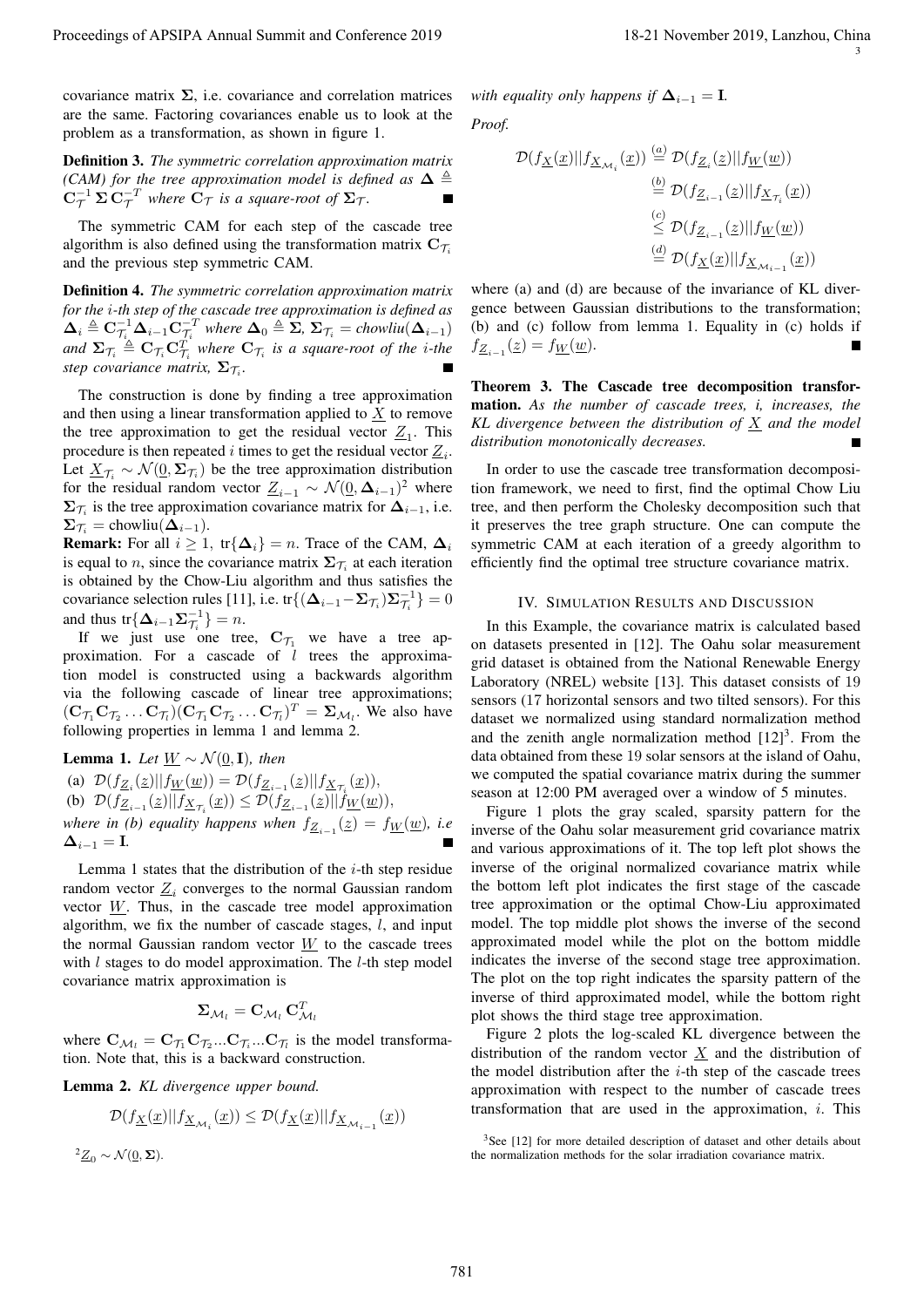4



**Sparsity pattern of the inverse covariance matrix, Oahu Solar dataset, 19 sensors**

Fig. 1. Gray scaled, sparsity pattern for the inverse of the covariance matrix generated using the Oahu solar measurement grid dataset. Top left: Original normalized covariance matrix, Bottom left: first stage tree approximation and first model. Top middle: second approximated model, Bottom middle: second stage tree approximation. Top right: third approximated model, Bottom right: third stage tree approximation.

figure compares the performance of the proposed cascade trees approximation with different decomposition choices with the optimal star tree approximation. This figure also plots the result of the cascade trees framework with different decompositions such as the Cholesky  $LL^T$  (keep the sparsity), the Cholesky  $UU<sup>T</sup>$  (does not keep the sparsity) and the SVD. From figure 2 we see that three of the decomposition transformations perform similarly with the star decomposition transformation performing the worse. If we compare the Chow-Liu tree to a cascade of two trees/ three trees the KL divergence decreases by respectively more than 50%/ 80%. By using the Chow-Liu algorithm to produce trees and then using the Cholesky factorization in general, this algorithm performs well as the KL divergence decreases relatively quickly. However, by using the star network systematically on all nodes except one we can guarantee that the cascade algorithm converges to the model after  $n - 1$  steps.

## V. CONCLUSION

We look at the graphical model as a transformation and introduce a general framework to do model approximation for graphical models. We present results that guarantees the convergence of the proposed model approximation using the cascade of tree decompositions. We present a backward construction method combined with the Cholesky factorization. We confirm theoretical results using the examples provided in the simulation section where we look at synthetic and real data and compare the performance of the proposed framework by comparing KL divergences.



Fig. 2. KL divergence between the distribution of the random vector  $X$  and the model distribution after the  $i$ -th step of the cascade approximation v.s. the index of the cascade trees,  $i$ , for the island of Oahu solar data using different decompositions.

#### ACKNOWLEDGMENT

This work was supported in part by NSF grant ECCS-1310634, the Center for Science of Information (CSoI), an NSF Science and Technology Center, under grant agreement CCF-0939370, and the University of Hawaii REIS project.

#### **REFERENCES**

[1] Justin HG Dauwels, *On graphical models for communications and machine learning: Algorithms, bounds, and analog implementation*, vol. 17, ETH Zurich, 2006.